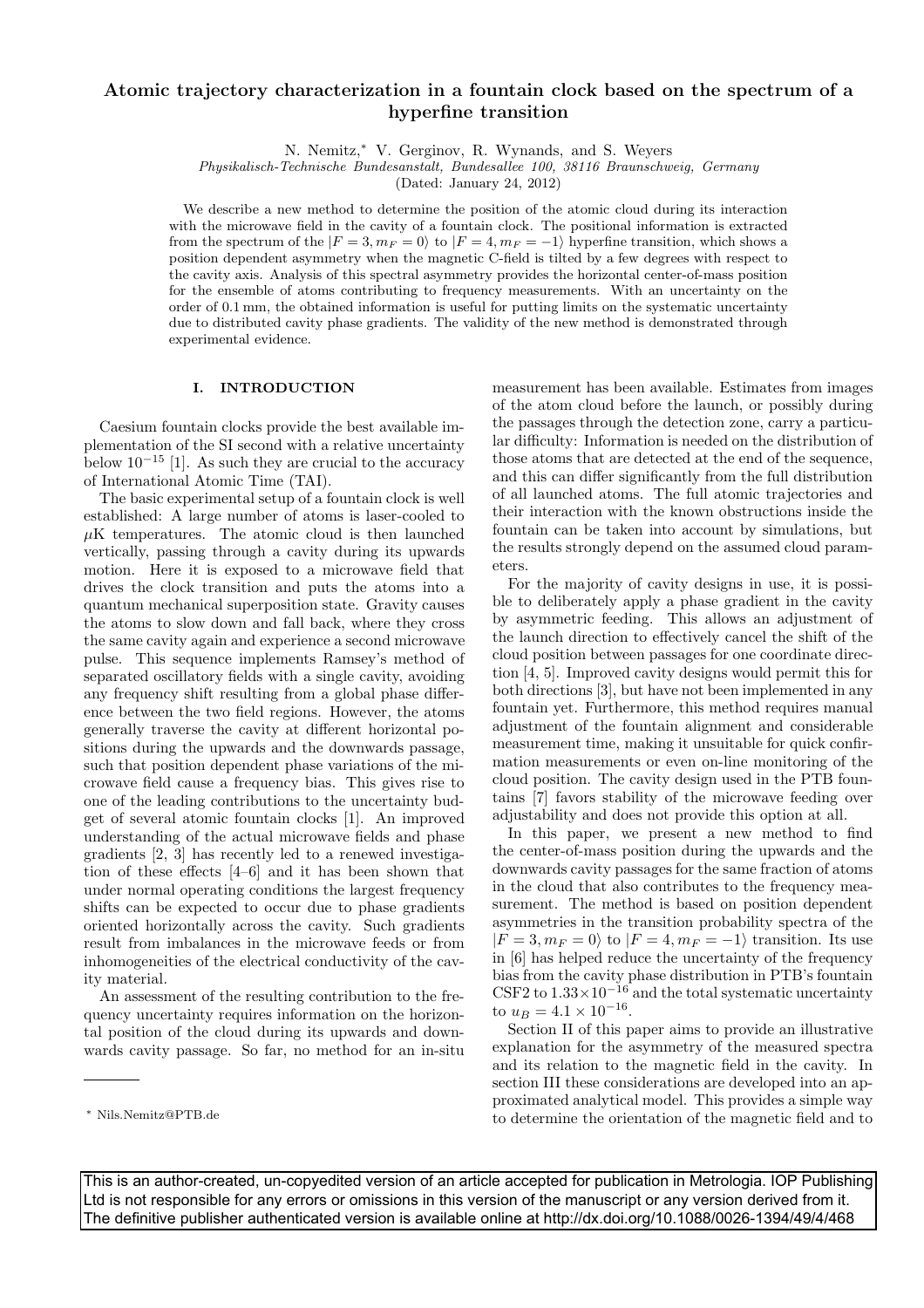extract the center-of-mass position for the ensemble of atoms contributing to frequency measurements. The results of these calculations are consistent with experimental data, as presented in section IV. The uncertainty of the position determination is discussed in section V.

## II. ATOM-FIELD INTERACTION FOR  $\Delta m = \pm 1$ **TRANSITIONS**

In the fountain CSF2, the atoms are state-selected for the  $|F = 3, m_F = 0\rangle$  state by a combination of microwave interaction and light pressure before entering the cavity [8]. A nominally vertical magnetic field, usually referred to as the "C-field", makes the transitions to different Zeeman sublevels of the  $|F = 4\rangle$  hyperfine state individually addressable. We will use the notation  $[a \text{ to } b]$  to refer to transitions  $|F = 3, m_F = a\rangle$  to  $|F = 4, m_F = b\rangle$ .

## A. Field distribution in a fountain clock cavity

Fountain clocks use cylindrical cavities designed such that the  $TE_{011}$  mode is resonant at the frequency of the [0 to 0] clock transition. The atoms enter and leave the cavity through circular apertures in the top and bottom endcaps. The diameter of these apertures is chosen below the wavelength of the microwave signals such that the field distribution remains confined. The addition of cutoff tubes of the same diameter further reduces microwave leakage, which might otherwise lead to a bias of the measured clock frequency [9, 10].

The actual fields in the cavity, including the effects of endcap holes and wall losses, can be calculated using finite element methods [2, 3]. For an analytic description, we will approximate the field distribution by that in a perfectly conducting cavity without holes. For a cavity with height d centered around the origin, this is described in cylindrical coordinates by the equations

$$
H_{\rho} = \frac{\pi^2}{2\gamma d^2} J_1[\gamma \rho] \sin\left[\frac{\pi z}{d}\right] \tag{1}
$$

$$
H_z = \frac{\pi}{2 d} J_0[\gamma \rho] \cos\left[\frac{\pi z}{d}\right] . \tag{2}
$$

The Bessel functions  $J_0$  and  $J_1$  describe the field dependence on the radial coordinate  $\rho$ , and  $\gamma = x_0/R$ , where  $x_0$  is the first zero of  $J_1$  and R is the cavity radius. In the PTB fountains CSF1 and CSF2,  $R = 24.2$  mm and  $d = 28.12 \,\mathrm{mm}$  [7]. We will take the equations to describe the instantaneous field distribution at  $t = 0$ , and they have been normalized such that at  $\rho = 0$  the integral of  $H<sub>z</sub>$  over the vertical coordinate z is

$$
\int_{-d/2}^{d/2} H_z[\rho = 0] dz = 1.
$$
 (3)

The approximation reproduces the key features of the field distribution very well: When traveling vertically

through the cavity, the sign of the horizontal field amplitudes  $H_x$  and  $H_y$  reverses at the center plane. Moving radially,  $H_x$  and  $H_y$  are zero on the cavity axis and increase with radial position  $\rho$ . In the inner region that is accessible to atoms traveling through the endcap apertures, they are generally small compared to the vertical amplitude  $H_z$ , except at the top and bottom, where  $H_z$ becomes small. Radially,  $H_z$  has its largest value on the cavity axis and falls off slightly with increasing  $\rho$ .

An atom is assumed to enter the cavity at  $-t_c/2$  and leave it again at  $+t_c/2$ , with  $t_c = 10.6$  ms for CSF2. During the traversal, the motion of the atoms translates the spatial distribution of the field into a temporal pulse. Due to the extremely narrow linewidth of the clock transition, the amplitude and phase of this pulse determine the features of the transition probability spectrum.

## B. Angle – phase equivalence

The most significant phase effect results from the local direction of the rf field. An oscillating horizontal field component oriented at an angle  $\beta$  to the x-axis and with a peak amplitude  $H_0$ , can be written as a vector in xycoordinates:

$$
\vec{H}_{h}[\beta, t] = \underbrace{\frac{H_{0}}{2} \left( -\sin[\omega_{\rm rf} t - \beta] \right)}_{\vec{H}_{\rm cw}[\beta, t]} + \underbrace{\frac{H_{0}}{2} \left( \frac{\cos[\omega_{\rm rf} t + \beta]}{\sin[\omega_{\rm rf} t + \beta]} \right)}_{\vec{H}_{\rm ccw}[\beta, t]}.
$$
\n(4)

Physically, this treats the linearly polarized field as the superposition of two opposite circular polarization contributions  $\vec{H}_{\text{cw}}$  and  $\vec{H}_{\text{ccw}}$ . Each of these carries the angular momentum along the nominal C-field axis that is required to drive one of the  $\Delta m = \pm 1$  transitions. We have chosen to investigate the [0 to -1] transition, which has the same initial  $|F = 3, m_F = 0\rangle$  state used in clock operation and interacts with the clockwise circular contribution  $\vec{H}_{cw}$  (e.g., see [11]). In the relevant term, the angle  $\beta$  appears as a phase retardation. In essence, atoms experience any change in the orientation of the linearly polarized rf field as a change in its phase.

The  $\vec{H}_{\rm ccw}$  contribution, for which  $\beta$  advances the phase instead, can only excite the [0 to 1] transition. The Zeeman splitting is usually large enough that the offresonant excitation of this transition does not add significantly to the transition probability while measuring the spectrum of the [0 to -1] transition.

#### C. Shape of  $\Delta m = \pm 1$  spectra

We now investigate the changes in the direction of the rf field experienced by an atom crossing the cavity. Let us assume that the reversal of the horizontal rf component between the top and the bottom of the cavity occurs in a smooth clockwise rotation. Note that this rotation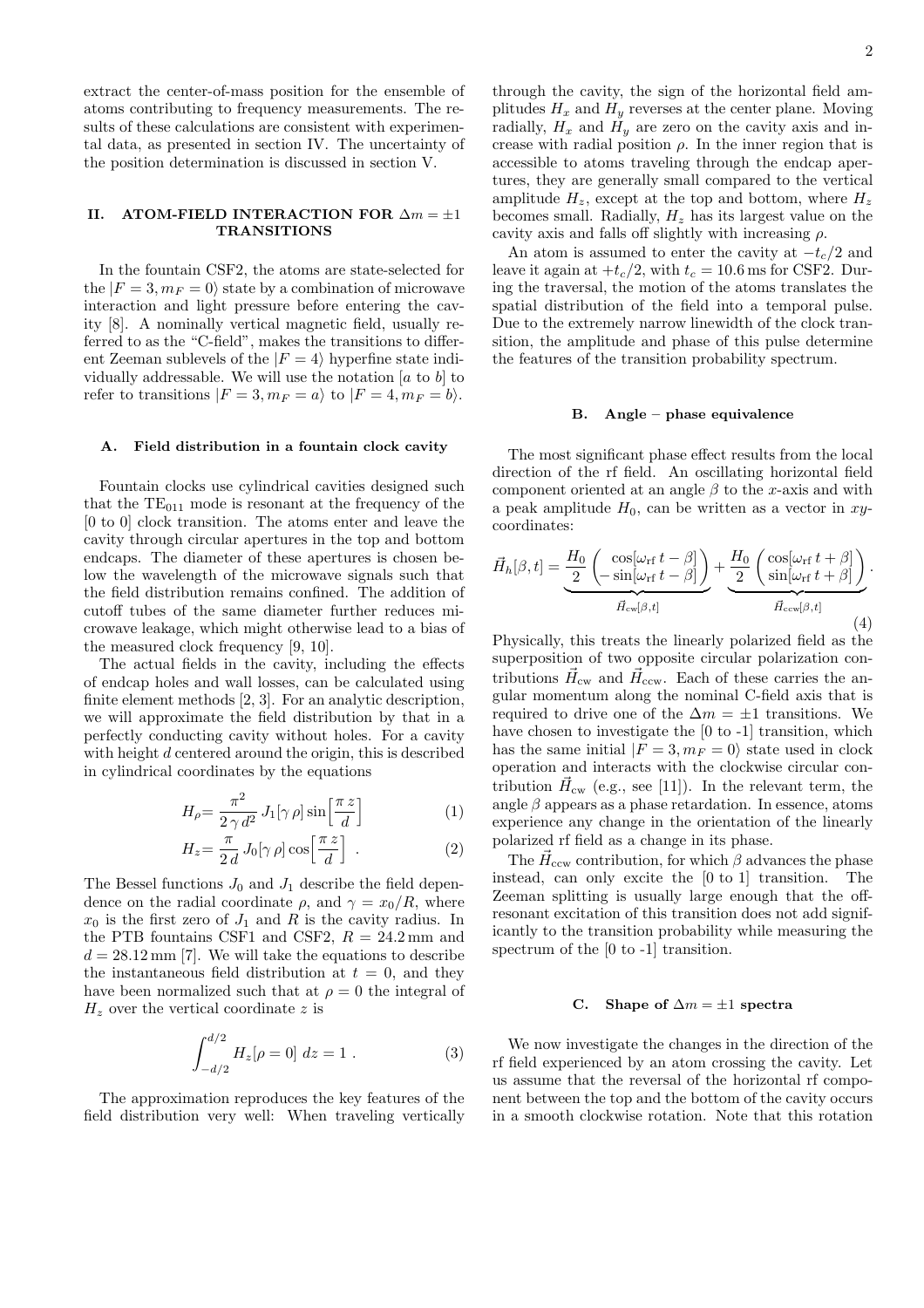is slow compared to that of  $\vec{H}_{\text{cw}}$ , and the field is best described as having a linear polarization with a slowly varying direction  $\beta[t] = -\pi t/t_c$ . This slow rotation causes a gradual phase shift of the clockwise contribution driving the [0 to -1] transition, which can be expressed as a shift of the effective rf frequency by  $\omega_{\text{rot}} = d\beta/dt = \pi/t_c$ . The appearance of frequency shifts for the  $\Delta m = \pm 1$  transitions when the direction of the microwave field changes relative to that of the static magnetic field is known as the Millman effect [12, 13].

However, the horizontal field component normally does not rotate during the cavity traversal, but simply decreases to zero amplitude at the center plane and then reappears oriented in the opposite direction. This behavior can be modeled by taking the previously assumed linearly polarized field with its slow clockwise rotation and adding a second linearly polarized field with a slow counter-clockwise rotation. This additional field then has its own fast-rotating, circular contributions, with only the clockwise contribution driving the [0 to -1] transition. The opposite direction of the slow rotation reverses the phase shift with time, such that the effective frequency of the second field has an opposite shift of  $-\omega_{\text{rot}}$ .

The presence of these two components in the rf field affecting the [0 to -1] transition suggests a single-passage transition probability spectrum with two peaks near  $\pm\omega_{\rm rot}$  relative to the unperturbed resonant frequency of the atoms. This is quite close to what is observed [14]. In CSF2, where  $\omega_{\text{rot}} = \pi/t_c = 2\pi \times 47.2 \text{ Hz}$ , the two main lobes appear at  $\pm 2\pi \times 64.6$  Hz due to interference effects that are not covered in this simple approach.

#### D. Microwave pulse in the presence of a C-field tilt

If the C-field is tilted by an angle  $\alpha$  relative to the vertical z-axis, the rf components that are orthogonal to the field depend not only on  $H_x$  and  $H_y$ , but also on  $H_z$ . We choose the coordinate system such that the C-field tilt is towards the negative  $x$ -direction, as shown in Fig. 1. Additionally, we define a coordinate system  $(x', y, z')$  that is tilted around the common y-axis by the tilt angle  $\alpha$ , such that the [0 to -1] transition is now driven by the unchanged  $H_y$  component and  $H_{x'} = H_x \cos \alpha + H_z \sin \alpha$ . Since  $H_z$  is generally much stronger than  $H_x$ , it can have a significant effect even for small tilt angles.

This is illustrated in Fig. 2: In the cavity's center plane at  $z = 0$ , the horizontal components  $H_x$  and  $H_y$  are zero. The field is then given by the projected  $H_z$  component and therefore oriented towards  $+x'$  everywhere. Near the top and bottom of the cavity the horizontal components dominate over the weak  $H_z$  field and the radial symmetry is mostly preserved: The field points inwards at the bottom of the cavity and outwards at the top. The transitions between the top, center and bottom regions are smooth, which generally causes the direction of the linearly polarized field experienced by an atom to rotate during a cavity passage. For an upwards passage



FIG. 1. Mixing of cavity rf field components: The tilt  $\alpha$  of the C-field defines a new coordinates system  $(x', y, z')$  (note the shared y-axis). In this system, the field component  $H_{z'}$ , consisting of the projected components  $H_{z'[x]}$  and  $H_{z'[z]}$ , drives the [0 to 0] transition (a). [0 to -1] is driven by the unchanged  $H_y$  component and  $H_{x'}$ , consisting of the projections  $H_{x'[x]}$ and  $H_{x'[z]}$  (b).

at  $y < 0$ , the rotation is clockwise, resulting in a positive shift of the effective microwave frequency driving the [0 to -1] transition, as discussed previously. While the rotation in most cases does not occur at a constant angular velocity, this still breaks the symmetry of the spectrum around the resonant frequency and tends to lead to an enhancement of the lobe near  $-\omega_{\text{rot}}$ . For a traversal at  $y > 0$  the rotation occurs in a counter-clockwise direction instead, leading to an enhanced lobe near  $+\omega_{\rm rot}$ .

The reversal occurs without rotation only for a passage at  $y = 0$ , where the projected  $H<sub>z</sub>$  component is parallel to the radial component, such that its only effect is to shift the point of zero field amplitude away from  $z = 0$ .

#### III. ANALYTICAL MODEL

In the following, we will develop a model based on a first-order quantum mechanical treatment and the analytical closed-cavity fields. This shows a simple way to quantify the asymmetry of the [0 to -1] spectra, which allows us to extract the center-of-mass position for the subset of atoms contributing to frequency measurements.

#### A. Calculating transition probability spectra

For low transition probabilities, the Bloch equations can be solved approximately by assuming a non-depleted initial state population (see appendix A). The resulting transition probability spectrum is then given by

$$
P = \frac{c_t}{4} \left| \tilde{\Omega} [\Delta \omega] \right|^2 , \qquad (5)
$$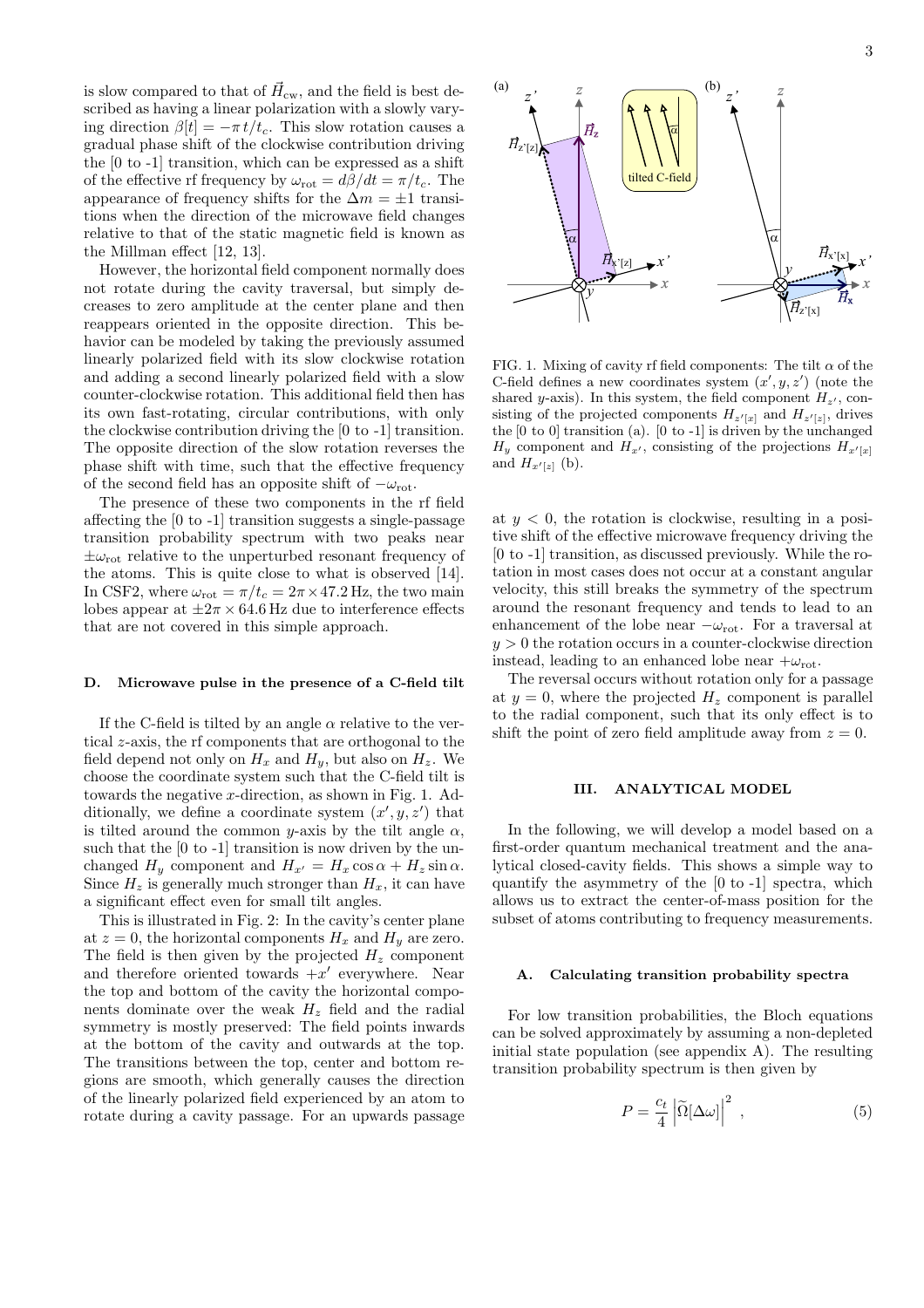

FIG. 2. A tilt of the C-field results in a position dependent rotation of the rf field during the cavity passage. All fields are shown for  $t = 0$ . The cross-sections on the right show the projections in the  $x'y$  plane defined by a C-field tilt towards  $-x$ . The arrows illustrate the local direction (as given by  $\beta$ ) of the cavity field, but not its amplitude. As described in the text, there is a clockwise rotation of the field direction for an upwards passage at  $y < 0$ , and a counter-clockwise rotation at  $u > 0$ .

Note that the origin of the coordinate system is at the centerpoint of the cavity and the arrows shown just indicate axis orientation.

where  $\Omega[\Delta\omega]$  is the Fourier transform of the applied pulse given in terms of the complex Rabi frequency  $\Omega[t] = |\Omega[t]| e^{-i\varphi}$ , where  $\varphi$  describes the phase of the effective rf field. The coefficient  $c_t$  allows us to handle the variation of transition strengths [15]: For simplicity, we will express all field amplitudes in terms of the Rabi frequency for the [0 to 0] transition, such that  $c_{00} = 1$ . For the [0 to -1] transition driven by a linearly polarized rf field orthogonal to the C-field, the transition strength coefficient is  $c_{01} = 5/16$  [16], which already takes into account that only one of the circular polarization contributions has an effect.

In the presence of a C-field tilt  $\alpha$  (see Fig. 1), the orthogonal pulse component takes the form

$$
\Omega_{\perp}[t] = \Omega_x[t] \cos \alpha + \Omega_y[t] + \Omega_z[t] \sin \alpha . \tag{6}
$$

The projected components of  $\Omega_x$  and  $\Omega_z$  are oriented towards the x ′ -direction and their phase will serve as a reference. Relative to this, the linear polarization of the  $\Omega_u$  component is oriented at an angle of  $\beta = \pi/2$ . The resulting negative phase shift  $\varphi = -\pi/2$  for the [0 to -1] transition then yields an extra factor of  $i$  for the complex Rabi frequency  $\Omega_y$ .

For a single vertical passage, assumed to occur at constant velocity, the individual pulse components can now be expressed based on Eq.  $(1)$  and Eq.  $(2)$  as

$$
\Omega_x[t] = \frac{\pi \ d \ b \ \zeta}{2 \ t_c \cos \alpha} \frac{\pi^2}{2 \ \gamma d^2} \frac{x}{\rho} J_1[\gamma \rho] \ \sin\left[\frac{\pi \ t}{t_c}\right] \ \sqcap \left[\frac{t}{t_c}\right] \ (7)
$$

$$
\Omega_y[t] = i \frac{\pi \ d \ b \ \zeta}{2 \ t_c \ \cos \alpha} \ \frac{\pi^2}{2 \ \gamma \ d^2} \ \frac{y}{\rho} \ J_1[\gamma \rho] \ \sin \left[ \frac{\pi \ t}{t_c} \right] \ \Box \left[ \frac{t}{t_c} \right] \ (8)
$$

$$
\Omega_z[t] = \frac{\pi \, d \, b \, \zeta}{2 \, t_c \cos \alpha} \frac{\pi}{2 \, d} J_0[\gamma \rho] \cos \left[ \frac{\pi \, t}{t_c} \right] \, \cap \left[ \frac{t}{t_c} \right] \;, \tag{9}
$$

where the rectangle function ⊓ ensures that there is no effect of the rf signal when the atom is outside the cavity. The common amplitude factor  $(\pi d b \zeta) / (2 t_c \cos \alpha)$ is chosen such that for a resonant pulse with  $b = 1, \zeta = 1$ and  $\alpha = 0$ , an atom passing the cavity at  $\rho = 0$  experiences a  $\pi/2$  pulse area for the [0 to 0] transition. The meaning of the amplitude factor  $b$  and the cavity specific constant  $\zeta$  is elucidated below.

The Fourier-transforms of the pulse components can now be calculated as

$$
\widetilde{\Omega}_{x}[\Delta\omega] = i \frac{x}{\rho} \frac{b\,\zeta\,\pi^3}{8\,d\,\gamma\,\cos\alpha} J_1[\gamma\,\rho] U \tag{10}
$$

$$
\widetilde{\Omega}_{y}[\Delta\omega] = -\frac{y}{\rho} \frac{b\,\zeta\,\pi^3}{8\,d\,\gamma\,\cos\alpha} J_1[\gamma\,\rho]\,U \tag{11}
$$

$$
\widetilde{\Omega}_z[\Delta \omega] = \frac{b \zeta \pi^2}{8 \cos \alpha} J_0[\gamma \rho] G , \qquad (12)
$$

where

$$
U := \operatorname{sinc}\left[\frac{t_c}{2}\left(\Delta\omega + \frac{\pi}{t_c}\right)\right] - \operatorname{sinc}\left[\frac{t_c}{2}\left(\Delta\omega - \frac{\pi}{t_c}\right)\right] \tag{13}
$$

and

$$
G := \operatorname{sinc}\left[\frac{t_c}{2}\left(\Delta\omega + \frac{\pi}{t_c}\right)\right] + \operatorname{sinc}\left[\frac{t_c}{2}\left(\Delta\omega - \frac{\pi}{t_c}\right)\right]
$$
(14)

describe the dependence on the detuning  $\Delta\omega$ . Due to the linearity of the Fourier transform, the [0 to -1] transition probability given by Eq. (5) now depends on the linear combination of the components according to Eq. (6) as

$$
P_{01}[\Delta \omega] = \frac{c_{01}}{4} (b\zeta)^2 \left| \left( \frac{i x}{\rho} - \frac{y}{\rho \cos \alpha} \right) \frac{\pi^3}{8 d\gamma} J_1[\gamma \rho] U + \frac{\pi^2}{8} J_0[\gamma \rho] G \tan \alpha \right|^2.
$$
 (15)

For  $\alpha = 0$  the expression reverts to the expected radial symmetry.

We now explicate the role of the factors  $b$  and  $\zeta$ : These describe the actual rf amplitude in relation to the value used in normal fountain operation, where it is optimized to maximize the contrast of the Ramsey fringes of the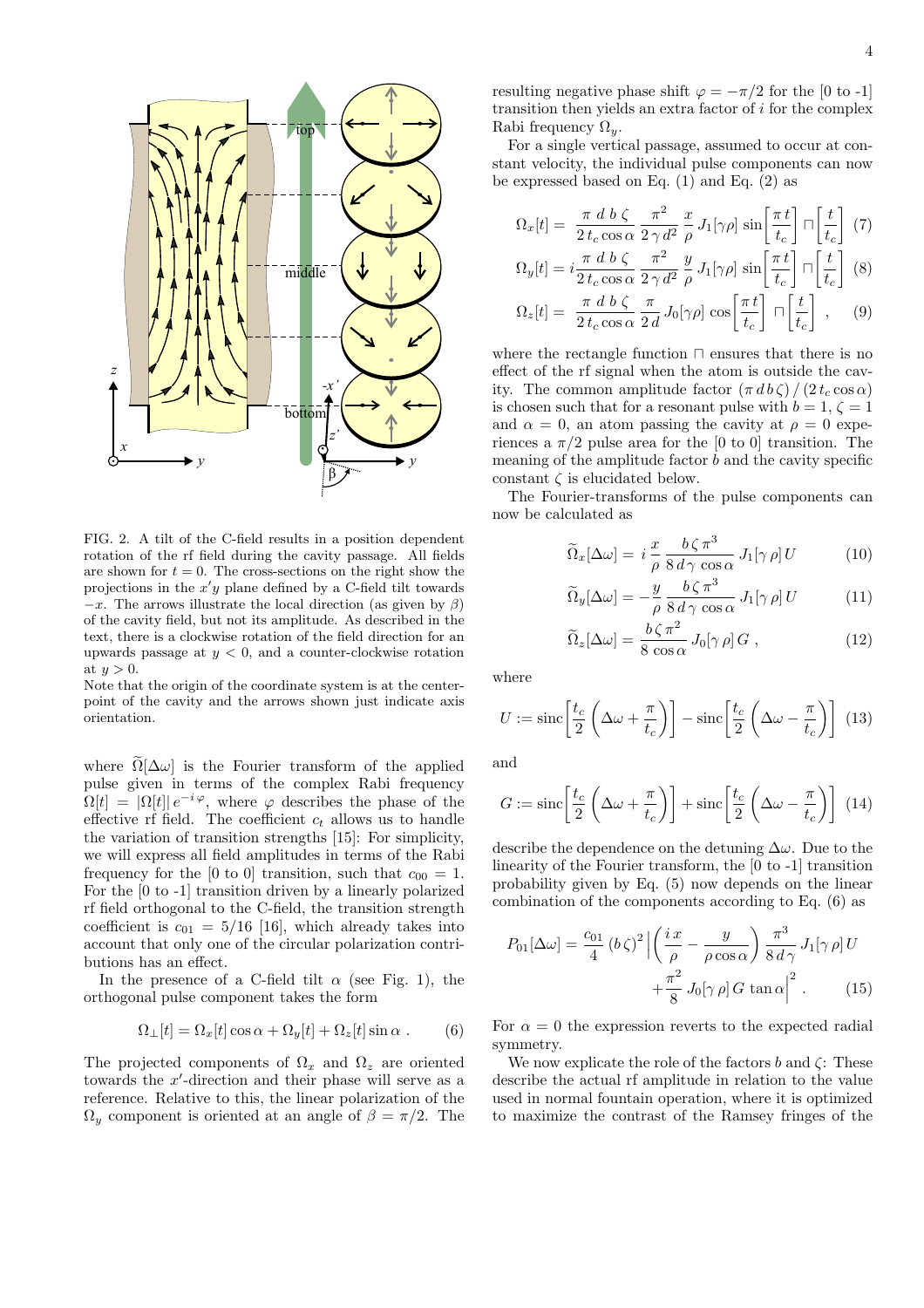

FIG. 3. Variation of the [0 to -1] spectrum with C-field tilt angle  $\alpha$  for a single atom traversing the cavity at a fixed horizontal position  $\vec{r}$ , calculated using Eq. (15).

Heavy black curve: At  $\alpha = 0^{\circ}$ , the spectrum is symmetric around resonance, with two lobes of equal amplitude near  $\pm \omega_{\rm rot} = 2\pi \times 47.2$  Hz.

Green shaded, dot-dashed curve: The horizontal position was chosen such that at  $\alpha = 2.4^{\circ}$  the field direction undergoes a rotation of constant angular velocity, resulting in a spectrum that is again symmetric, but with a single central lobe shifted by  $\omega_{\rm rot}$ .

Red, dashed curve: For an intermediate value of  $\alpha = 1.2^{\circ}$ , the lobes of the spectrum remain at similar positions as without tilt, but the transition probabilities are enhanced around  $\omega_{\rm rot}$ 

[0 to 0] transition. This transition is excited by the pulse component parallel to the C-field

$$
\Omega_{\parallel}[t] = \Omega_z[t] \cos \alpha - \Omega_x[t] \sin \alpha . \qquad (16)
$$

As shown in appendix A, the resonant tipping angle after a passage through the assumed rf field distribution in the cavity is then given by

$$
\Theta = \left| \widetilde{\Omega}_{\parallel}[0] \right| = \left| \widetilde{\Omega}_{z}[0] \right| \cos \alpha = b \zeta \frac{\pi}{2} J_0[\gamma \rho] , \quad (17)
$$

where no  $\widetilde{\Omega}_x$  term appears since  $U = 0$  for  $\Delta \omega = 0$ . Averaged over the entire atomic cloud, this gives a transition probability after the first cavity passage of

$$
\widehat{P}_{00} = \frac{1}{2} \int_0^{r_a} \left( 1 - \cos \left[ b \zeta \frac{\pi}{2} J_0[\gamma \rho] \right] \right) W_r[\rho] d\rho , \tag{18}
$$

where the normalized distribution  $W_r[\rho]$  describes the probability of finding any given atom at a position with the radial coordinate  $\rho$ .

Assuming no correlation between the atomic positions during the first and second passage, a local maximum of the fringe contrast as a function of rf amplitude is achieved whenever  $\widehat{P}_{00} = 0.5$ . In analogy with [3], the cavity specific constant  $\zeta$  is now chosen such that the first of these maxima occurs at  $b = 1$  for a uniform density distribution (where  $W_r[\rho] = 2\rho / r_a^2$ ). For the cavity used in CSF2, this yields  $\zeta = 1.080$ .

The density in a realistic atomic distribution is generally higher in the stronger field near the cavity axis, and a detailed analysis for CSF2 [6] yields a value of  $b = 0.97$  for the first maximum of the contrast. The experiments presented throughout the paper were performed at a nominal  $5\pi/2$  pulse area  $(b_{\text{nom}} = 5)$ , for which we assume a five times larger amplitude, as described by  $b = 4.85$ .

Note that the rf amplitude is adjusted for maximum contrast while the C-field tilt is already present. The necessary compensation for the reduced field component parallel to the C-field that can be seen in Eq. (16) then causes the field amplitudes given by Eq.  $(7)$ –Eq.  $(9)$  to increase with the value of  $\alpha$  even if b is constant.

The [0 to -1] transition probability spectrum for any given microwave amplitude, C-field tilt, and horizontal position of cavity passage can now be found from Eq. (15) with an accuracy that is limited by the non-depletion approximation and the assumed analytical field distribution. Examples are shown in Fig. 3.

# B. Estimating the angle of C-field tilt

A point of particular interest in the spectrum of the [0 to -1] transition is the resonant transition probability  $P_{01}^{\text{res}} = P_{01}[0]$ . Since  $U = 0$  for  $\Delta \omega = 0$ , this depends only on the last term of Eq. (15) as

$$
P_{01}^{\text{res}} = (c_{01}/4) \left( b \zeta \frac{\pi}{2} J_0[\gamma \rho] \tan \alpha \right)^2 \ . \tag{19}
$$

The non-depletion approximation is quite accurate here since the resonant transition probability for the [0 to -1] transition is generally very low.

As shown in appendix B, the C-field tilt angle  $\alpha$  can then be calculated from the resonant transition probability  $\hat{P}_{01}^{\text{res}}$  averaged over the entire cloud as

$$
\alpha = \arctan\left[\frac{4}{\pi b_{\text{nom}}} \sqrt{\hat{P}_{01}^{\text{res}}/c_{01}}\right] \,,\tag{20}
$$

even if the exact details of the density distribution in the cavity are not known.

When the spectrum is symmetric,  $\hat{P}_{01}^{\text{res}}$  is simply the transition probability at the central minimum and therefore easy to determine. This is not true for the asymmetric case, where the minimum appears shifted away from resonance (see Fig. 3 and Fig. 4). While it is possible to find the proper resonant frequency from a non-linear fit of the spectrum, it is preferable to obtain it without introducing a new free parameter by measuring the resonant frequency of the [-1 to -1] transition and using the Breit-Rabi formula [17]. A series expansion yields the relevant terms

$$
\Delta \omega_{[0\,\text{to}\,-1]} = \left(\frac{1}{2} + 4\,g_I/g_J\right) \Delta \omega_{[-1\,\text{to}\,-1]} \;, \tag{21}
$$

where  $q_I$  and  $q_J$  are the nuclear and electronic q-factors, respectively, and the resonant frequencies  $\Delta \omega_{[0,\text{to}-1]}$  and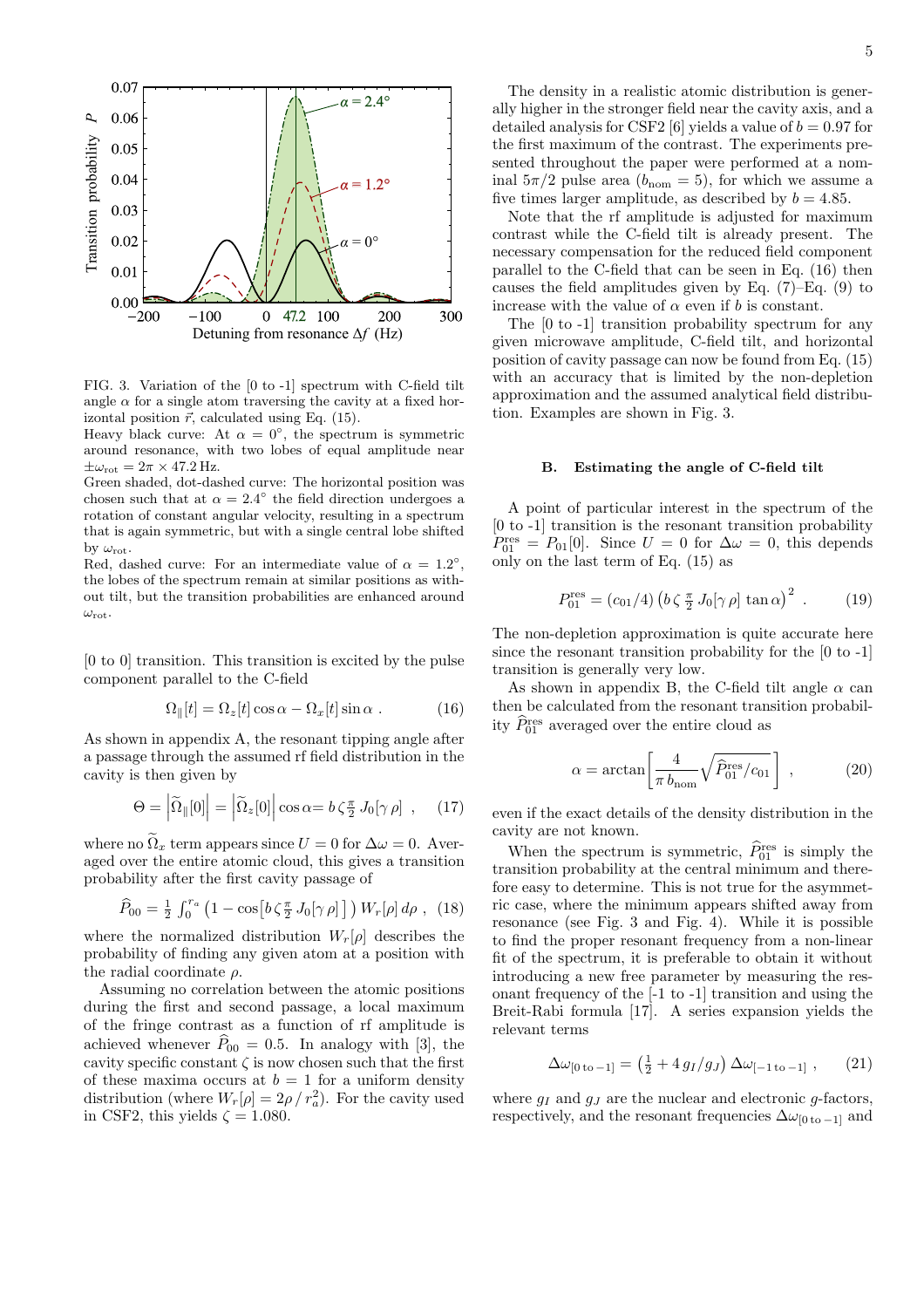$\Delta\omega_{[-1 \text{ to } -1]}$  are given relative to the [0 to 0] clock transition. Note that the magnetic field in the cavity can differ noticeably from the value averaged over the entire atomic trajectory that is measured in atomic fountains to correct for the quadratic Zeeman shift.

## C. Extracting position data from measurements

Spectra calculated using Eq. (15) show that the asymmetry mostly depends on  $y$ . In this section we develop this into a method to extract the center-of-mass position along the y-axis of the atomic cloud in the cavity from a measured spectrum.

Summing real-valued and imaginary parts of Eq. (15) in quadrature yields

$$
P_{01}[\Delta\omega] = \frac{c_{01}}{4} (b\zeta)^2
$$
  
\$\times \left[ \left( \frac{x^2}{\rho^2} + \frac{y^2}{\rho^2 \cos^2\alpha} \right) \left( \frac{\pi^3}{8 d\gamma} J\_1[\gamma \rho] \right)^2 U^2 \right. \$  
\$+ \left( \frac{\pi^2}{8} J\_0[\gamma \rho] \tan \alpha \right)^2 G^2\$  
-2 \left( \frac{y}{\rho} \frac{\sin \alpha}{\cos^2 \alpha} \frac{\pi^5}{64 d\gamma} J\_1[\gamma \rho] J\_0[\gamma \rho] \right) U G \right]. (22)\$

The last term with its dependency on  $y$  is the most interesting and can be isolated by exploiting the different symmetries of the terms: Since  $U[-\Delta\omega] = -U[\Delta\omega]$  and  $G[-\Delta\omega] = G[\Delta\omega]$ , the terms containing  $U^2$  and  $G^2$  are symmetric in  $\Delta\omega$ , while the final term depends on  $(U\ G)$ and is antisymmetric. The unwanted terms can be removed by defining the asymmetry of the transition probability spectrum as

$$
\Delta P[\Delta \omega] = \frac{1}{2} (P_{01}[-\Delta \omega] - P_{01}[\Delta \omega])
$$
\n
$$
= y (b \zeta)^2 \frac{\sin \alpha}{\cos^2 \alpha} \frac{c_{01} \pi^5}{256 d} \left\{ \frac{2 J_1[\gamma \rho] J_0[\gamma \rho]}{\gamma \rho} \right\} U G .
$$
\n(24)

The term in curly brackets approximates to 1 when the radial coordinate  $\rho$  is small, showing the asymmetry  $\Delta P$ to be near-linear in the  $y$ -coordinate of the cavity passage.

Any measured asymmetry value  $\Delta \hat{P}$  obtained in an atomic fountain is an average of many individual atomic spectra in the same way as in Eq. (18), except that the assumption of radial symmetry is no longer valid here:

$$
\Delta \widehat{P} = \iint_{A_{ac}} W[x, y] \,\Delta P[x, y] \,dx \,dy \,. \tag{25}
$$

The normalized density distribution  $W[x, y]$  is defined to be zero outside the accessible area  $A_{ac}$ , given by the radius  $r_a$  of the cutoff tubes.

If  $\Delta P$  were entirely linear in y and independent of x, this could be rewritten as the product of a constant slope factor s and the center-of-mass coordinate  $\hat{y}$  for the ensemble of detected atoms:

$$
\Delta \widehat{P} = s \times \widehat{y} \quad \text{with } \widehat{y} = \iint_{A_{ac}} W[x, y] \, y \, dx \, dy \,. \tag{26}
$$

The position  $\hat{y}$  could then easily be determined by taking the asymmetry of a measured single-passage spectrum and dividing it by the value calculated for s.

This approach does in fact provide useful results as experimentally confirmed in section IV B and discussed further in section VA: The deviation of  $\Delta P$  from linearity is quite small, and its local variation is partially averaged out since the atomic cloud generally has a smooth density distribution throughout the cavity, such that the variation of  $\Delta \hat{P}$  with  $\hat{y}$  can be described through an effective slope value  $s_{\text{eff}}$ .

Measuring  $\hat{y}$  is then possible with the following procedure: A C-field tilt along the x-axis is applied. The fountain is configured such that a microwave pulse is applied only during a single cavity passage and ideally the microwave amplitude is reoptimized accordingly. The transition probability  $\hat{P}_{01}$  is measured on resonance and at two symmetric detunings  $\Delta \omega = \pm \Delta \omega_m$ . The resonant transition probability  $\widehat{P}_{01}^{\text{res}}$  yields a value for the C-field tilt  $\alpha$  Eq. (20), which is used to find the slope factor  $s_{\text{eff}}$ . Finally, the center-of-mass  $y$ -position is extracted from the asymmetry as  $\hat{y} = \Delta \hat{P} / s_{\text{eff}}$ . The coordinate  $\hat{x}$  can be obtained in the same way by applying a C-field tilt along the  $y$ -axis.

# IV. EXPERIMENTAL TEST

#### A. Shape of observed spectra

Even without knowledge of the exact value of  $s_{\text{eff}}$ , the measured spectral asymmetry can be used to adjust the position of the launched cloud in the cavity. We used this method for preliminary centering of the cloud while loading atoms from a slow caesium beam. Since there is no centering force in the optical molasses employed in CSF2, the unidirectional loading from the beam tends to create an asymmetric, off-center cloud. By investigating the asymmetry of the spectra obtained with a microwave signal applied during either the upwards or the downwards passage, both the initial position of the cloud and the launch direction can be adjusted in this way.

Fig. 4 shows spectra taken during the centering process, one for a far off-center position and one after adjustment. The microwave pulse was applied during the upwards passage, with an amplitude that corresponds to  $b<sub>nom</sub> = 5$ . The C-field tilt was calculated as  $\alpha = 2.4^{\circ}$ from the resonant transition probability. Note that the C-field tilt inside the cavity of CSF2 so far cannot be deliberately controlled and simply results from the superposition of stray magnetic fields with the homogeneous, vertical field produced by the C-field coil.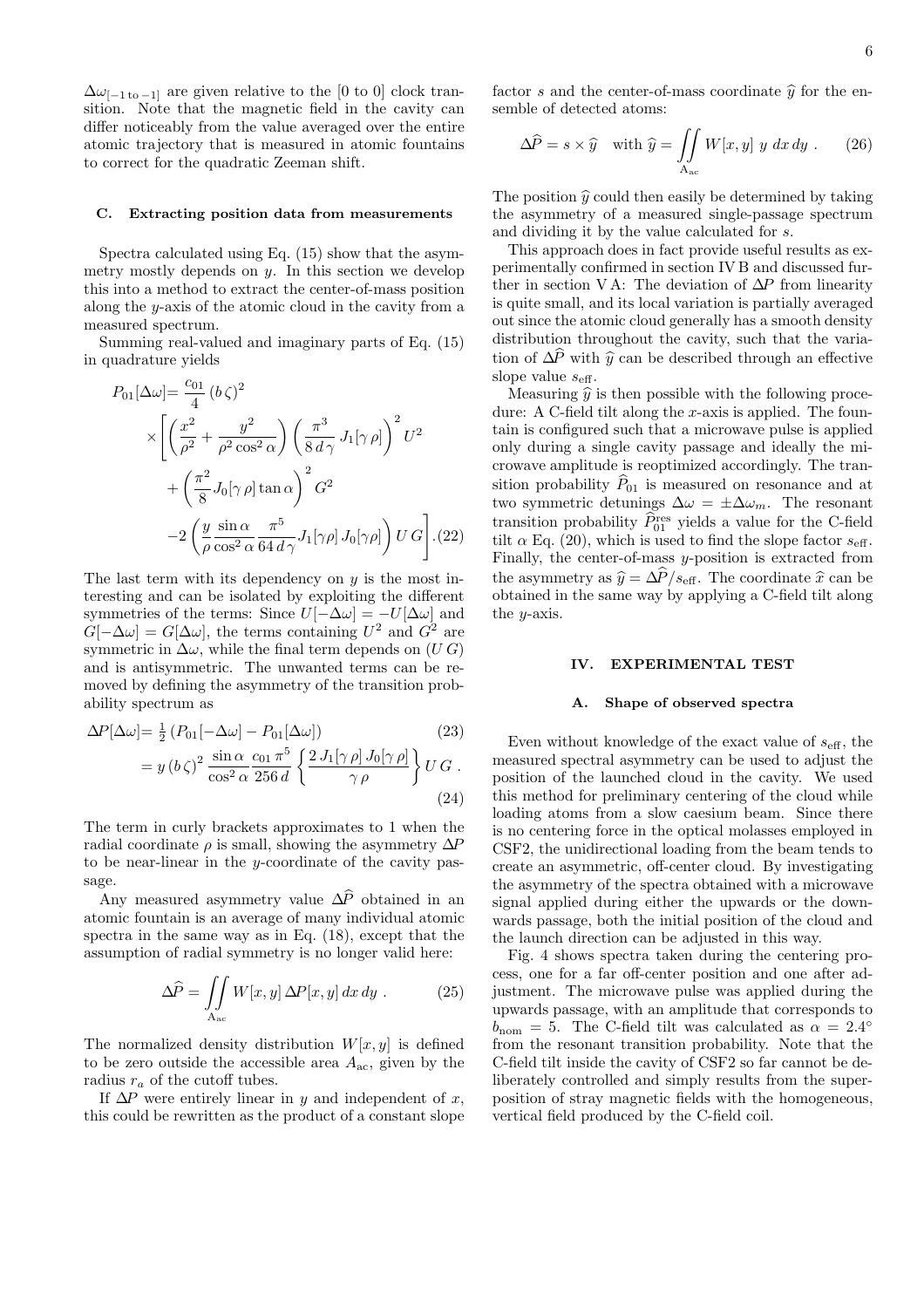

FIG. 4. Comparison of experimental (symbols) and calculated single-passage spectra (lines).

Experimental data was taken with the initial cloud deliberately placed off-center (red circles) and with the molasses beam balance adjusted for improved centering (green triangles). This data was then fitted with Eq. (15) by varying the horizontal position of passage  $\vec{r}$  for a C-field tilt of 2.4<sup> $\degree$ </sup> extracted from the resonant transition probability (red, green lines). To show the effect of the C-field tilt, the spectrum for centered adjustment was recalculated assuming  $\alpha = 0$  (black line).

Two choices of the measurement detuning  $\omega_m$  (see section IV A) have been marked: The dashed vertical lines indicate  $\pm \omega_{\rm rot}$ , the solid lines  $\pm 4.3/t_c$ , where the sensitivity to an error in the uncertainty of the resonant frequency is reduced.

To demonstrate the adequacy of the analytical model, the figure also shows a non-linear fit of each spectrum with Eq.  $(15)$ , which describes the spectrum for a single atom. The best agreement is achieved for a cavity passage at a horizontal position with  $y<sup>off</sup> = 1.9$  mm in the off-center case and  $y^{\text{cent}} = 0.0 \text{ mm}$  after centering.

The highest sensitivity for a position measurement is obtained by measuring at a detuning  $\Delta \omega_m = \omega_{\rm rot}$ , where  $UG = -1$ , maximizing the value of  $\Delta P$ . However, as shown by the dashed vertical lines in Fig. 4, the transition probability is then measured in a region of the spectrum with a considerable slope. This translates any error in the determined resonant frequency into an error of  $\Delta P$ that can be large: In the off-center example shown in the figure, a realistic frequency uncertainty of  $\sigma_{\text{res}} = 2\pi \times$ 1 Hz causes an uncertainty contribution of  $\sigma_{\Delta P[\omega]} = 1.5 \times$ 10<sup>−</sup><sup>3</sup> , which is considerably larger than the statistical measurement uncertainty.

A good choice for an optimized measurement detuning is  $\Delta\omega_m = 4.3/t_c$ , such that the measurements are effectively taken at the maxima of  $U$  (see Eq.  $(13)$ ), which provides the largest contributions to the transition probability spectrum. Using this for the sample measurement reduces the uncertainty contribution to an insignificant value, at the price of reducing the position sensitivity by 13%.

#### B. Variation of ∆P with launch direction

To further confirm the calculations, a series of experiments was performed. One of the design features of the fountain CSF2 is a goniometric stage for the entire molasses zone that makes it possible to vary the launch direction in a highly reproducible fashion without tilting the entire fountain [8].

Measurements of the detected atom number, the resonant transition probability  $\widehat{P}_{01}^{\text{res}}$  and the asymmetry  $\Delta \widehat{P}$ were taken for a range of launch angles up to 3 mrad, covering both the position sensitive  $y$ -direction and the insensitive x-direction. Since it is unknown which alignment results in a vertical launch, the tilt of the launch direction is given by the angles  $\delta_x$  and  $\delta_y$  relative to the direction that maximizes the returned atom number. This optimized tilt could be determined to within an uncertainty of  $\sigma_{\delta} = 0.05$  mrad by fitting the atom number detected as a function of the launch tilt in  $x$ - and  $y$ -direction with a 2D Gaussian distribution for a suitable subset of measurements. The measurement detuning for the determination of  $\Delta P$  was chosen as  $\Delta\omega_m = 2\pi \times 65.2$  Hz, based on the optimized value from section IV A. All measurements were performed twice, with the microwave pulse applied either during the upwards passage or during the downwards passage, and the results given are averaged over 100 successive launches.

After correcting for crosstalk in the detection system, the measured resonant transition probabilities  $\hat{P}_{01}^{\text{res}}$  for the upwards and the downwards passage at each launch tilt all agree with the average value of  $\hat{P}_{\text{avg}}^{\text{res}} = 2.86 \times 10^{-3}$ to within a measurement uncertainty of  $\sigma_P = 5 \times 10^{-4}$ . For a nominal pulse area described by  $b_{\text{nom}} = 5$  and using Eq. (20), this result corresponds to a tilt angle of  $\alpha = 1.4^{\circ}$ . The difference to the tilt angle of 2.4° found in experiments conducted several months earlier (such as the one in section IV A) indicates a change in the stray magnetic fields that is likely due to work on the attached caesium beam apparatus over the intervening period.

Looking at the spectral asymmetries  $\Delta \widehat{P}[\delta_x, \delta_y]$  for either the upwards or the downwards cavity passage, a three-dimensional plot of the data points obtained shows them to lie within a plane. As the tilt of the C-field used in the measurements was originally unintended and of unknown direction, the orientation of the plane fitted to the data for the downwards passage was used to align the coordinate system such that a change of the launch tilt  $\delta_y$  (along the y-axis) results in the largest change of  $\Delta P$ .

Fig. 5(a) can be regarded as a cross-section of the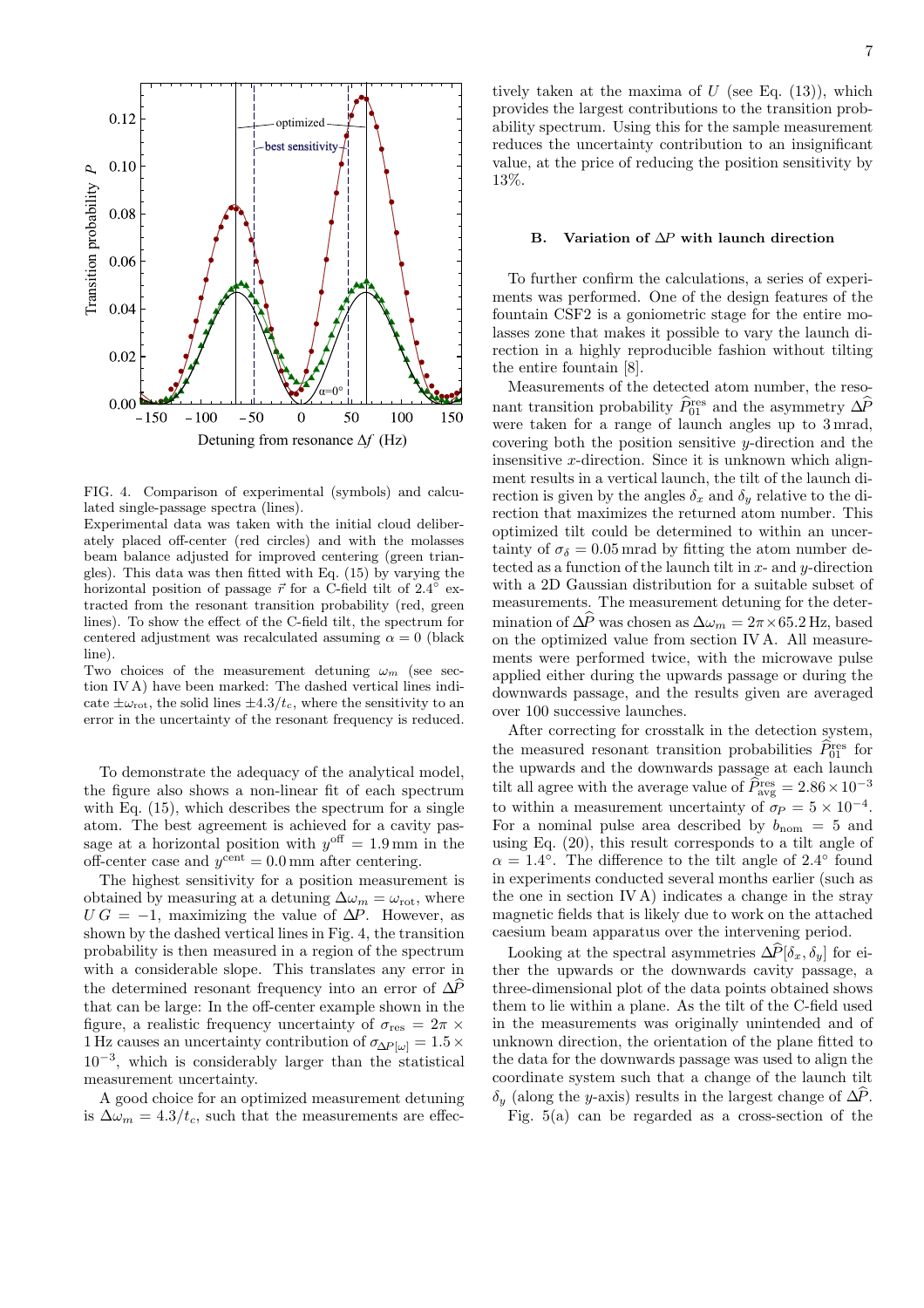three-dimensional plot: It shows  $\Delta \hat{P}$  for all investigated launch angles plotted over the relative launch tilt  $\delta_{\nu}$ . The deviations from the linear fit are then independent of  $\delta_x$ and consistent with a purely statistical variation with standard deviations of  $\sigma_{\Delta P}^{\uparrow} = 4.3 \times 10^{-4}$  and  $\sigma_{\Delta P}^{\downarrow} =$ <sup>3</sup>.6×10<sup>−</sup><sup>4</sup> for the upwards and downwards passages. The slight increase over the value expected from simple uncertainty propagation,  $\sigma_{\Delta P} = \sigma_P / \sqrt{2} \approx 3.5 \times 10^{-4}$ , is attributed to the decrease in detected atom number at large launch tilts and the resulting reduction in signalto-noise ratio.

Using the effective slope values  $s_{\text{eff}}^{\uparrow} = -6.35 \,\text{m}^{-1}$  and  $s_{\text{eff}}^{\downarrow} = 6.26 \,\text{m}^{-1}$  (obtained in section IVC) now yields a linear fit for the center-of-mass positions  $\hat{y}$  as a function of  $\delta_{\boldsymbol{y}}$ :

$$
\widehat{y}^{\uparrow}[\delta_y] = -0.47 \,\text{mm} - (0.14 \,\text{mm/mrad}) \,\delta_y \qquad (27)
$$

$$
\hat{y}^{\downarrow}[\delta_y] = -0.01 \,\text{mm} + (0.28 \,\text{mm/mrad}) \,\delta_y \qquad (28)
$$

for the upwards and downwards cavity passage, respectively.

The fact that  $\hat{y}^{\dagger}[\delta_y] < 0$  for all tested launch tilts in-<br>categories that the cloud in the malazzer gape is positioned dicates that the cloud in the molasses zone is positioned off-center even before launch. Due to the lack of a centering force, this can easily happen if the cooling beams are not perfectly aligned. Adjusting the launch tilt then mostly affects the cloud position during the downwards passage  $\hat{y}^{\downarrow}[\delta_y]$ , which the measurements confirm to be<br>well centered at  $\delta_z = 0$ , where the maximum returned well-centered at  $\delta_y = 0$ , where the maximum returned atom number is detected.

Interestingly, the cloud position on the way up shifts against the launch tilt due to a position dependent selection process: For a launch tilt  $\delta_y > 0$ , atoms with an initial position  $y > 0$  are more likely to drift out of the accessible area before the second cavity passage and are therefore less likely to be detected. Conversely, atoms placed at  $y < 0$  now tend to move towards the fountain axis which increases their chance of detection. For the ensemble of atoms that eventually get detected, the centerof-mass position during the upwards cavity passage then appears shifted towards  $-y$ , against the launch tilt (see also section 6 of [3]). This shift is not compensated by the additional horizontal motion between launch and first cavity passage unless the cloud is very small.

The same selection process also causes a general suppression of the cloud shift with tilt: For  $\delta_y > 0$ , atoms with an opposite thermal velocity component  $v_y^{\text{th}} < 0$  are more likely to reach the detection zone than those with  $v_y^{\text{th}} > 0$  and therefore contribute more to the detected ensemble. This is the reason why the observed shift of the cloud between passages of 0.42 mm per mrad launch tilt is much smaller than the value of 2.5 mm per mrad expected for a simple parabolic trajectory.

## C. Numerical simulation

To confirm the effect of these selection mechanisms on the observed center-of-mass positions, a numerical trajectory simulation was developed. It is based on Monte-Carlo methods and generates atomic trajectories starting from a three-dimensional cloud with a Gaussian distribution of initial positions and velocities. Trajectories are rejected if they intersect any of the known restrictions, most importantly the cutoff tubes of state selection and Ramsey cavities, or if they miss the detection zone.

For each remaining trajectory, the horizontal position of the upwards or downwards cavity passages is determined, such that  $\Delta \hat{P}$  for the upwards and downwards passage can be obtained from the average transition probabilities at the detunings  $\pm \Delta \omega_m$ . To eliminate the error introduced by the non-depletion approximation, the transition probabilities are found by numerically solving the differential equations Eq. (A2) and Eq. (A3) instead of using Eq. (15).

The best agreement with the experimental data for  $\Delta P$  and the detected atom number, both as a function of launch tilt, is achieved for an initial cloud with a horizontal density distribution described by  $\sigma_r = 3.0$  mm, placed at a horizontal position offset of  $y_0 = -1.1$  mm. The horizontal velocity distribution is given by  $\sigma_v = 7.9 \text{ mm/s}$ , corresponding to a temperature of  $T_{cloud} = 1.0 \,\mu\text{K}$ .

Even at this very low cloud spread and for optimized launch direction, less than 15% of the launched atoms are detected at the end of the cycle. Any change in the launch tilt then strongly affects which fraction of the cloud is most likely to be detected, confirming the counter-intuitive shift of the cloud on the upwards cavity passage and the reduced shift on the downwards passage.

After optimization, the trajectory simulation also provides values for the effective slope value  $s_{\text{eff}}$  (compare section III C): For a range of launch tilts varying in both  $x$ and y-direction, we calculate the center-of-mass position  $\hat{y}$  of the simulated atomic ensemble in addition to  $\Delta \hat{P}$ . By plotting  $\Delta \hat{P}$  over  $\hat{y}$ , the effective values  $s_{\text{eff}}^{\uparrow} = -6.35 \,\text{m}^{-1}$ and  $s_{\text{eff}}^{\downarrow} = 6.26 \,\text{m}^{-1}$  for the upwards and downwards passage are then obtained from linear fits. The sign reversal for  $s_{\text{eff}}^{\downarrow}$  results from the vertical antisymmetry of  $H_{\rho}$ .

#### D. Assumed density distribution

The Monte-Carlo nature of the trajectory simulation complicates a systematic evaluation of the position uncertainty arising from the distribution of atoms in the cavity. Because of this, we introduce a simplified model to describe the density distribution inside the cavity during the upwards or downwards passage, for those atoms that are detected at the end of the cycle and are therefore relevant for frequency measurements in the fountain.

The trajectory simulation shows that due to clipping at the cutoff tubes and the limits of the detection zone, the density of these relevant atoms falls off sharply in the region near the edge of the accessible area, so that we can describe the relevant atomic density by the approximate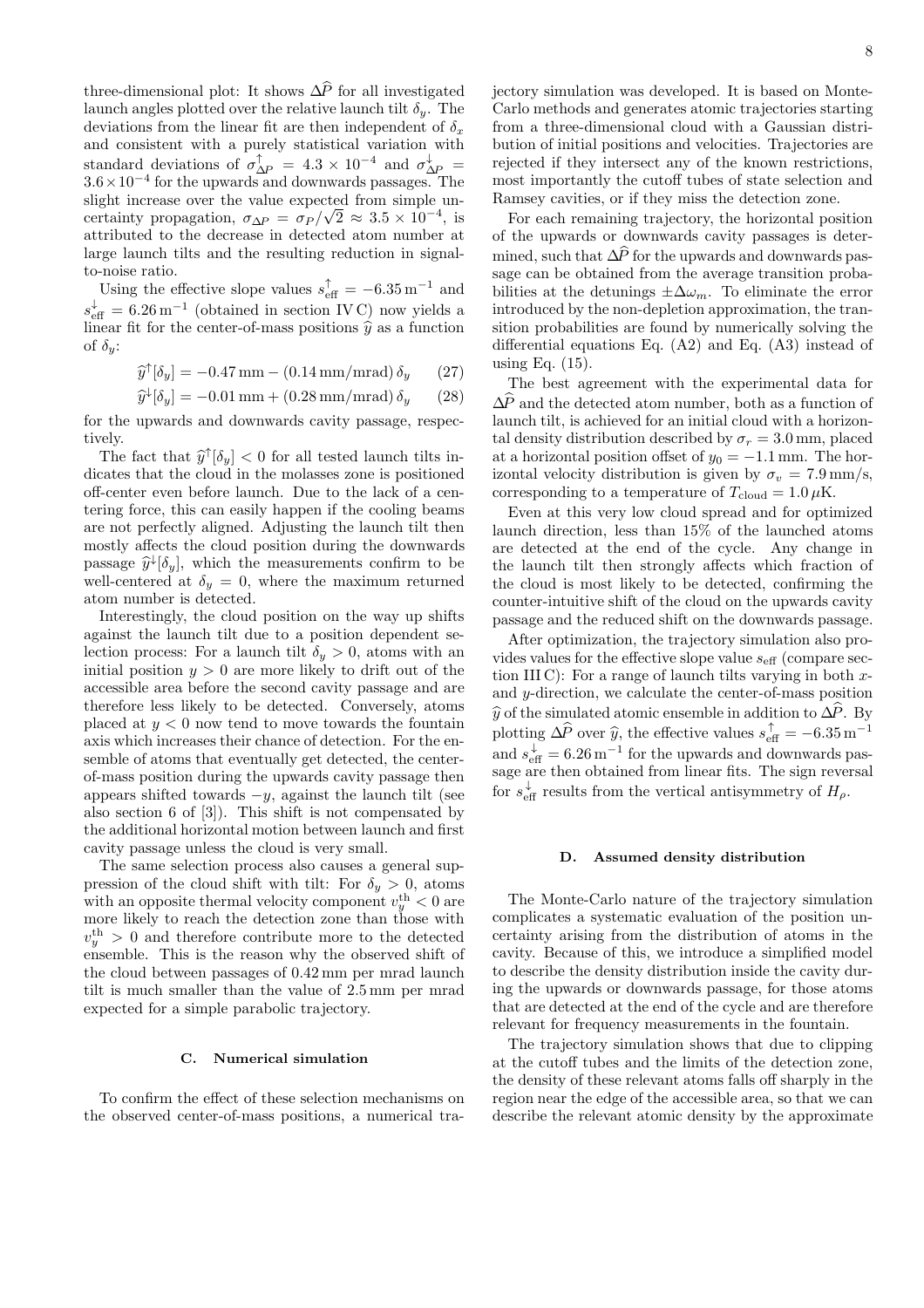

FIG. 5. (a) Measured asymmetry values  $\Delta \hat{P}$  over launch tilt  $\delta_y$  in y-direction together with linear fits. Green upward triangles mark data taken for the upwards passage, blue downward triangles for the downwards passage. The red dashed line marks the tilt setting for a vertical launch direction obtained from the simulation. (b) Combinations of launch tilts  $\delta_x$  and  $\delta_y$  where data was taken. The red x marks the direction of vertical launch.

distribution

$$
W_a[x, y] = \begin{cases} a_n \exp \left(-\frac{(x - x_c)^2 + (y - y_c)^2}{2\sigma^2}\right) : \rho \le r_{\text{lim}} \\ 0 & : \text{else} \end{cases}
$$
  
with  $\rho = \sqrt{x^2 + y^2}$ , (29)

which is constrained to a radius  $r_{\text{lim}}$  around the cavity axis. The density fall-off within this radius (which is smaller than the cutoff tube radius  $r_a$ ) is described by  $\sigma$ , while  $x_c$  and  $y_c$  provide a way to vary the center-ofmass position of the cloud. The normalization factor  $\boldsymbol{a}_n$ is calculated numerically.

Values for  $\Delta P$  and  $\hat{y}$  and can now be found from Eq.  $(25)$  and Eq.  $(26)$ . In the former, it is again preferable to calculate the local values of  $\Delta\!P$  from a numerical solution of the differential equations. Since both  $\hat{y}$  and  $\Delta \widehat{P}$  are zero for a centered cloud (where  $x_c = y_c = 0$ ), the effective slope value for an exemplary deflection of the cloud is

$$
s_{\rm opt} = \frac{\Delta \widehat{P}[x_c, y_c]}{\widehat{y}[x_c, y_c]} \ . \tag{30}
$$

The exact values chosen for  $x_c$  and  $y_c$  are not critical, as the value obtained for  $s_{\text{opt}}$  changes by less than 0.5% for center-of-mass positions within 1 mm of the origin. In the following, we will assume  $s_{\text{opt}}$  to be calculated for a near-zero deflection.

The approximate distribution  $W_a$  reproduces the slope values obtained directly from the trajectory simulation for a common limiting radius  $r_{\text{lim}} = 4.0 \text{ mm}$ , if "unclipped" cloud sizes of  $\sigma^{\uparrow} = 3.3 \,\text{mm}$  and  $\sigma^{\downarrow} = 7.3 \,\text{mm}$  are chosen for the upwards and downwards passage. These cloud sizes are in good agreement with the expected thermal expansion of the launched cloud.

#### V. UNCERTAINTY ESTIMATE

Investigating the dependence of the spectral asymmetry on the cloud position was made possible by an uncontrolled and originally unintended tilt of the C-field in CSF2. This does not provide position information along the currently insensitive  $x$ -axis, and the accuracy of the position measurements along the y-axis is also not optimal.

For the discussion of the achievable uncertainties, we will therefore assume a hypothetical version of CSF2 in which a set of coils provides an intentional tilt of the Cfield that can be changed in both amount and direction. This allows operation at optimized parameters, which will be set as follows throughout the section: Choosing an even value for  $b_{\text{nom}}$  makes it possible to adjust the rf amplitude for maximum [0 to 0] transition probability after a single cavity passage, as the tipping angle is then a multiple of  $\pi$ . Compared to the optimization after both cavity passages that otherwise needs to be used, this agrees more closely with the assumptions used in the derivation of Eq. (20) and improves the accuracy of the determined C-field tilt  $\alpha$ . It is preferable to reach an even  $b_{\text{nom}}$  through a reduction of the nominal pulse area to  $b_{\text{nom}} = 4$  (with  $b \approx 3.9$ ), since this also reduces the overall transition probability, which improves the linearity of  $\Delta P$  in y. An increase of the C-field tilt to a value close to  $\alpha = 3^{\circ}$  more than compensates the reduction of the slope value due to the reduced rf amplitude to give  $s_{\rm opt} \approx 8.9 \,\mathrm{m}^{-1}.$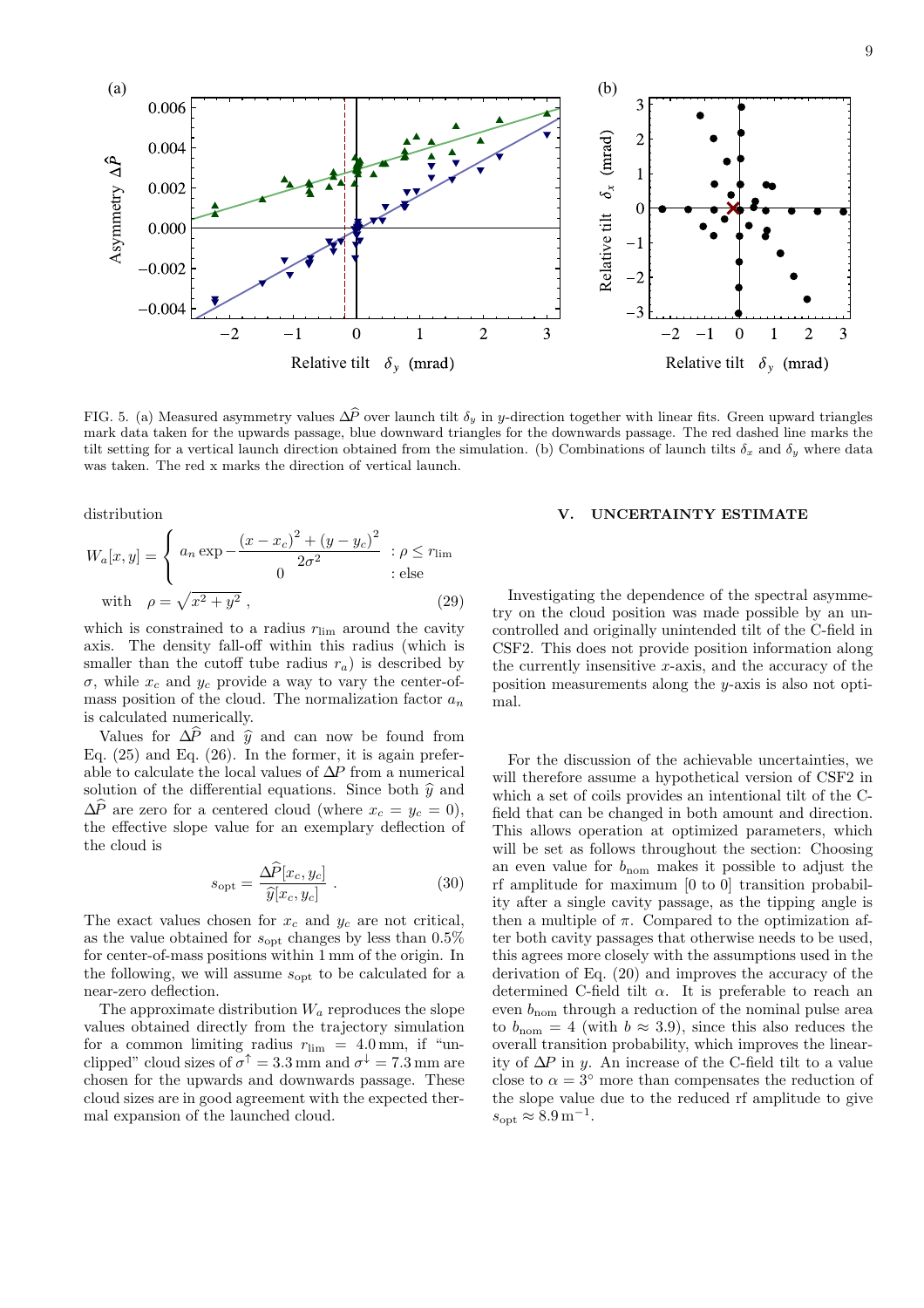

FIG. 6. Variation of the spectral asymmetry with the horizontal position of cavity passage given by x and y. Values of  $\Delta P[x, y]$  are given by the contour labels for optimized parameters  $\alpha = 3.0^{\circ}$ ,  $b = 3.9$  and  $\Delta \omega_m = 2\pi \times 65.2$  Hz. The variation of  $\Delta P$  with x can cause an error in the position determination from  $\Delta \hat{P}$  that is at its maximum for the situation illustrated by the marked points (see text).

# A. Residual position uncertainty after centering

Ideally, the asymmetry measurements are used to center the atomic cloud in the cavity during both the upwards and downwards passage, and in both  $x$ - and  $y$ directions. When  $\Delta \hat{P}$  is zero, the uncertainty of the calculated slope factor becomes insignificant. If the observed spectra resulted from a single atom, the residual uncertainty would then be  $\sigma_y^{\text{sing}} = |s_{\text{opt}}^{-1} \sigma_{\Delta P}| = 0.04 \text{ mm}.$ 

Reducing  $\sigma_{\Delta P}$  through increased averaging is only possible to the point where systematic effects such as the nonlinearity of the detection system or the transition probability background from the off-resonant excitation of the [0 to 0] transition become limiting. For the parameters used here, the latter was estimated to cause an error in the measured  $\Delta P$  value on the order of  $2 \times 10^{-4}$ , based on numerical calculations. At a similar level, the uncertainty resulting from a possible error in the assumed resonance frequency of the [0 to -1] transition discussed in section IV A might also need to be included in  $\sigma_y^{\text{sing}}$ .

For an extended distribution of atoms there is another, larger contribution to the uncertainty: A value of  $\Delta P = 0$ is the result of positive and negative  $\Delta P$  contributions from individual atoms. Since  $\Delta P$  is not entirely linear in  $y$  and also has a dependence on  $x$ , a density distribution with a center-of-mass position of  $\hat{y} = 0$  does not

necessarily yield  $\Delta \hat{P} = 0$  and vice versa.

Fig. 6 illustrates this: The contour plot shows the variation of  $\Delta P$  with the horizontal position of cavity passage for a single atom. Clearly, the same value of  $\Delta P$  can occur for a range of y-positions if  $x$  is varied. To quantify the resulting position uncertainty, we investigate a minimalistic distribution of just two atoms placed such that  $\hat{y} = 0$  and therefore  $y_1 = -y_2$ . The largest deviation of  $\Delta P$  from zero occurs when the atoms are placed as marked in the figure, one at  $x_1 = 0$  and the other at the edge of the cutoff tube. The resulting asymmetry of  $\Delta P = -2.7 \times 10^{-3}$  corresponds to an error of the extracted center-of-mass position of  $\Delta \hat{y} = 0.31$  mm.

This two-position distribution is the worst-case arrangement and allowing other distributions with more atoms will not increase the resulting error. Fortunately the atomic density distribution normally is not concentrated in localized regions, but spread smoothly across the entire accessible area. Simply requiring a constant density distribution along the connecting line between the worst-case positions, as indicated in the figure, reduces the maximum position error to  $\Delta \hat{y} = 0.11$  mm, which we will use as the distribution based contribution to the uncertainty of the center-of-mass position after centering,  $\sigma_y^{\text{dist}}$ . Together with  $\sigma_y^{\text{sing}}$ , this yields a combined centering uncertainty of 0.12 mm for a measurement at optimized parameters.

#### B. Position uncertainty for an uncentered cloud

We now investigate how critical the assumed values for  $\sigma^{\uparrow}$ ,  $\sigma^{\downarrow}$  and  $r_{\text{lim}}$  are. Since the center-of-mass position is extracted from the measured asymmetry as  $\hat{y} = \Delta \hat{P} / s$ , we look at the uncertainty of the inverse slope factor  $s_{opt}^{-1}$ .

Simultaneously varying  $\sigma^{\uparrow}$  (or  $\sigma^{\downarrow}$ ) by 25% and the limiting radius  $r_{\text{lim}}$  from 3 mm to the full cutoff-tube radius of 5 mm changes the calculated value of  $s_{opt}^{-1}$  by a maximum of 8.5%. We will use this number as a conservative estimate of the uncertainty of the inverse slope factor due to the density distribution of atoms in the cavity. This result once again assumes a numerical solution of the differential equations. Calculating the effective slope values from Eq. (23) directly would introduce an additional error of around 6% due to the non-depletion approximation.

A comparable uncertainty contribution arises due to the use of the approximated analytic field distribution of Eq. (1) and Eq. (2): The radial variation of the tipping angle for the actual fields in a cavity with endcap apertures is [3]

$$
\Theta_{\rm act}[\rho] = \frac{\pi}{2} \eta b J_0[k \rho] , \qquad (31)
$$

where  $k = \omega/c$  is the wave vector of the applied frequency. The factor  $\eta$  is a constant that depends only on the cutoff tube radius and is equivalent to  $\zeta$  in Eq. (7)-Eq. (9). For CSF2, the expression for  $\Theta$  derived from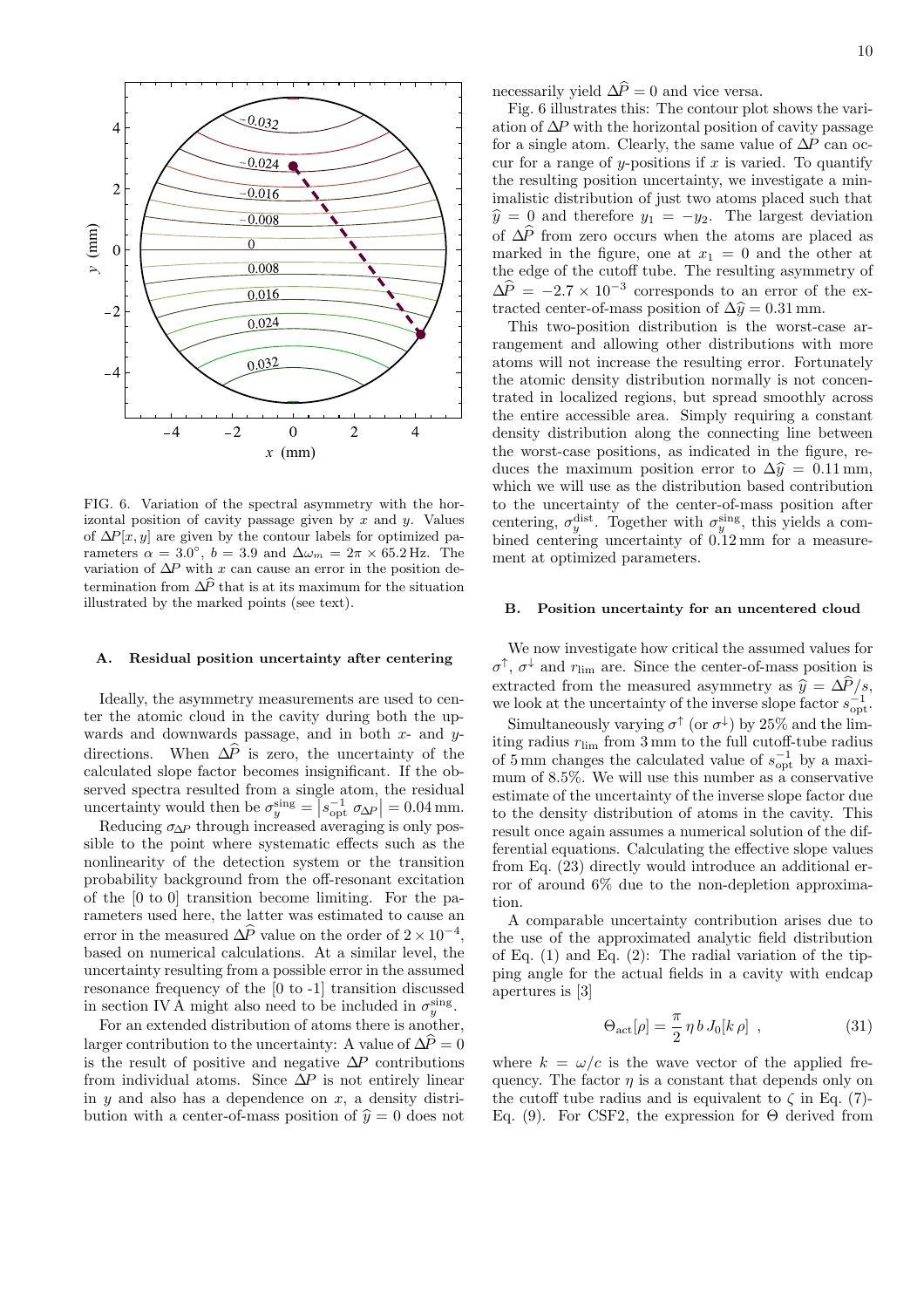the approximate fields and given in Eq. (17) underestimates the tipping angle by 3.6% on the cavity axis and overestimates it by 4.8% at the cutoff tube radius. This provides a measure of the components of the actual  $H_z$ fields that arise due to the presence of the endcap apertures and are neglected in the analytical model. For  $H_{\rho}$ , the neglected components can be assumed to be of similar magnitude. Since the asymmetry measurements are taken near the extrema of the Fourier transform  $H_{\rho}$  (see section IV A), it is unlikely that the neglected field components have over-proportionally large Fourier components at these frequencies.

Realizing that  $\Delta P$  is essentially given by the product of  $H_{\rho}$  and  $H_z$  (which provide the U and G terms of Eq. (15)) then gives a maximum expected increase of the asymmetry by  $(1.048)^2$ . We will represent this as an assumed 10% uncertainty of the inverse slope factor. The value depends on the aspect ratio of the cavity, however: While the  $\gamma$  term in Eq. (17) varies with the cavity radius, k in Eq. (31) does not.

The final significant uncertainty contribution results from the uncertainty of the parameters used to calculate the effective slope factor. This can be estimated from Eq. (24): Approximating the term in brackets as 1 and combining the result with Eq. (20), this yields

$$
s_{\rm simp} = \sqrt{c_{01} \frac{(b \zeta)^2}{b_{\rm nom}} \frac{\pi^4}{64 d} U G \sqrt{\hat{P}_{01}^{\rm res}} / \cos \alpha . \tag{32}
$$

Standard uncertainty propagation can now be applied. For simplicity we assume  $\cos \alpha = 1$  and parameter values typical for CSF2. A predicted value for  $\hat{P}_{01}^{\text{res}}$  at optimized parameters is calculated from Eq. (19). Significant uncertainty contributions arise from the measurement of  $\ddot{P}$ , with an assumed uncertainty of  $\sigma_{\rm P} = 5 \times 10^{-4}$  (see section IV B), and from the uncertainty of the rf amplitude  $\sigma_{\rm b} = 0.1$ . In total, the calculation yields a relative uncertainty of the inverse slope factor of 6.4%.

Adding all three contributions in quadrature, we assume a total relative uncertainty of  $u_s = 15\%$  for the inverse slope factor at optimized parameters.

Similar arguments as in section V A can be made for the part of the position uncertainty that does not depend on the slope factor. Assuming the same values for  $\sigma_y^{\text{sing}}$ and  $\sigma_y^{\text{dist}}$  as before, the total uncertainty is then given by

$$
\sigma_y^{\text{tot}} = \sqrt{\left(\sigma_y^{\text{sing}}\right)^2 + \left(\sigma_y^{\text{dist}}\right)^2 + \left(u_s \ s_{\text{opt}}^{-1} \ \Delta \widehat{P}\right)^2} \ . \tag{33}
$$

This yields  $\sigma_y^{\text{tot}} = 0.14 \,\text{mm}$  for a cloud with a center-ofmass position of  $\hat{y} = 0.5$  mm, as encountered during the upwards passage in CSF2.

## VI. SUMMARY

We have demonstrated a method to obtain information on the position of atoms in the cavity of a fountain clock by applying a slight tilt of the normally vertical Cfield. Since measurements are performed using the actual field in the cavity and the actual detection system, the results represent the position of the subset of atoms that contribute to frequency measurements.

Although the C-field tilt in the fountain CSF2 was originally unintended, the application of this method provided valuable information on the cloud positions during the two cavity passages, which has already been used in a new DCP evaluation that was recently published [6].

Systematic position measurements will be possible for any fountain clock that is equipped with a means to provide a controlled horizontal component of the magnetic field on the order of 10 nT in the cavity region. The methods shown here then allow for efficient measurements of the cloud position that might even be periodically performed between frequency measurements. Since the results also provide information on the precise value of the C-field tilt, they can also be used to exclude an unwanted tilt during the actual frequency measurements.

## ACKNOWLEDGMENTS

The authors thank K. Gibble for extensive discussions and valuable suggestions on all aspects of this work. This work was supported by Deutsche Forschungsgemeinschaft.

## Appendix A: Quantum mechanical derivation of the transition probability

Following a standard textbook approach, we start from a two-level model with the eigenstates  $|\psi_0\rangle$  and  $|\psi_1\rangle$ , such that the state as a function of time can be written as the linear combination

$$
|\Psi[t]\rangle = c_0[t] |\psi_0\rangle + c_1[t] |\psi_1\rangle . \qquad (A1)
$$

The coefficients  $c_0$  and  $c_1$  are generally complex and incorporate information on the phase of the atomic state. The behavior of the system in the presence of an oscillating field can, after applying the rotating wave approximation, be described by the two coupled differential equations

$$
c'_{0}[t] = -i\frac{1}{2}\,\Omega^{*}[t]\,\exp[i\,\Delta\omega\,t]\,c_{1}[t] \tag{A2}
$$

$$
c_1'[t] = -i\frac{1}{2}\Omega[t] \exp[-i\,\Delta\omega\,t] c_0[t] . \tag{A3}
$$

Here  $\Delta \omega = \omega - \omega_{\text{res}}$  is the detuning of the microwave signal from the atomic resonance. The rf field amplitude and phase  $\varphi$  are described in terms of the complex Rabi frequency  $\Omega$  (see section III A). An analytic solution exists for the case of a resonant pulse with constant phase: For an initial state described by  $c_0[t_i] = 1$  and  $c_1[t_i] = 0$ , the transition probability depends on

$$
c_1[t_f] = -i \sin \frac{1}{2} \Theta
$$
, with  $\Theta = \left| \int_{t_i}^{t_f} \Omega[t] dt \right|$ , (A4)